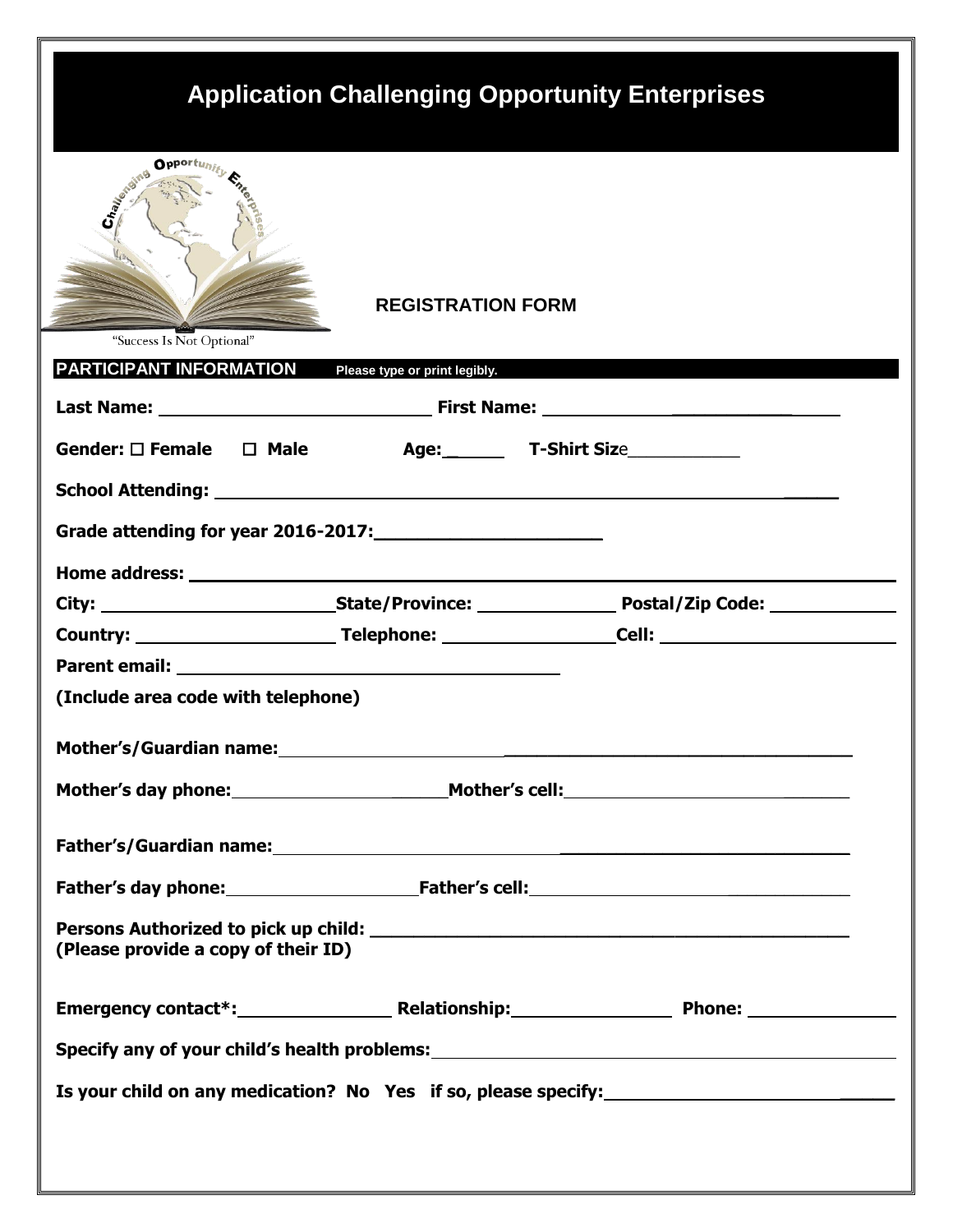**Lunch:** Lunch and snacks are not provided. Please be sure that your child's lunch is clearly marked with your child's name and last name. Glass bottles/containers are not allowed.

Payments: Fees may be paid by cash, square pay or pay-pal only to be paid the week of service or for full sessions.

**Fees:**

- **Registration Fee:** \$25.00 per session
- **Tutoring:** \$15.00 per hour (12:00 pm 3:00 pm)
- **Boys Special Programs:** \$30.00 per day (Saturday 9 am 11:30 am)
- **Special Programs:** \$100.00 per week or \$25.00 per day 8 am 4 pm (Winter, Spring, Summer Breaks)
- Late fees: (\$20.00 for every 15 min late or any part thereof if late picking up your child)

### **APPLYING FOR:**

**\_\_\_\_\_ Boys Program (6 week Programs unless otherwise stipulated)**

**\_\_\_\_\_ Tutoring**

**\_\_\_\_\_ Special Program (check the one that applies)**

- \_\_\_\_\_\_ Winter Program
- **\_\_\_\_\_\_** Spring Program
- \_\_\_\_\_\_ Summer Program

## **Contact Information**

For more information, contact Dr. Feager A. Pertilla, 323 759 2364 Email: coeeducate@gmail.com

#### **SIGNATURE OF PARENT OR GUARDIAN**  $\qquad$  **DATE**

I understand that the Registration and other fees are due the day of the program (spaces limited). We do not provide make-ups or refunds for any days missed for any reason. Please do your best to come to all days for each session you choose for your child.

#### **REQUIRES PARENT'S SIGNATURE:**

|       | physician, nurse practitioner or medical personnel to examine, interview, test and if necessary, treat my |
|-------|-----------------------------------------------------------------------------------------------------------|
| child | as they may deem advisable.                                                                               |

Parent/Legal guardian name\_\_\_\_\_\_\_\_\_\_\_\_\_\_\_\_\_\_\_\_\_\_\_\_\_\_\_\_\_\_\_\_\_\_\_\_\_\_\_\_\_\_\_\_\_\_\_\_Date\_\_\_\_\_\_\_\_\_\_\_\_\_\_\_

Parent/Legal guardian Signature